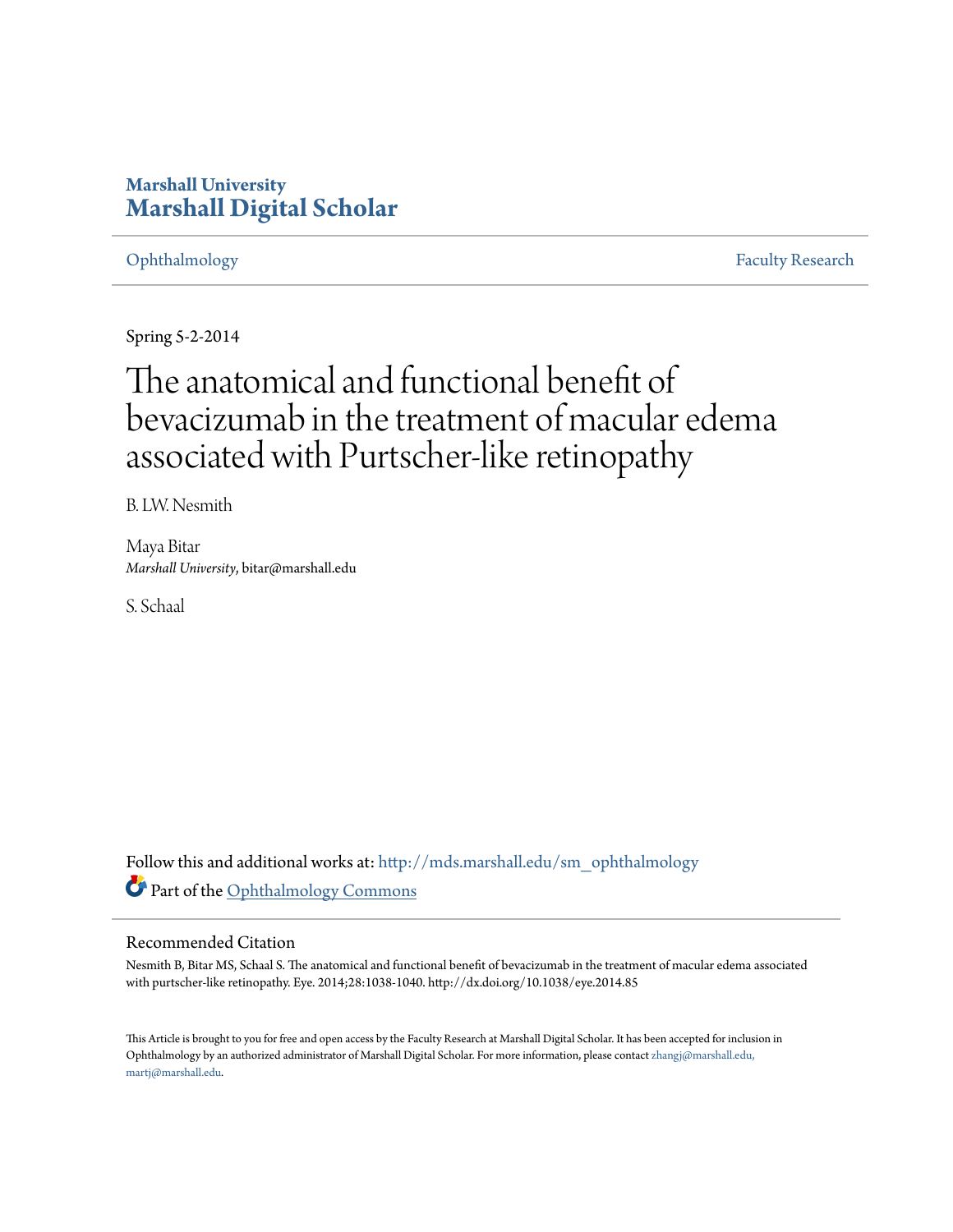Correspondence

1038

npş

Sir, The anatomical and functional benefit of bevacizumab in the treatment of macular edema associated with Purtscher-like retinopathy

We read the article by Miguel  $et$   $al<sup>1</sup>$  regarding Purtscher's and Purtscher-like retinopathies with great interest. As the authors well describe, 'Purtscher-like retinopathy' is diagnosed in patients with fundus findings similar to Purtscher's retinopathy, without a history of trauma but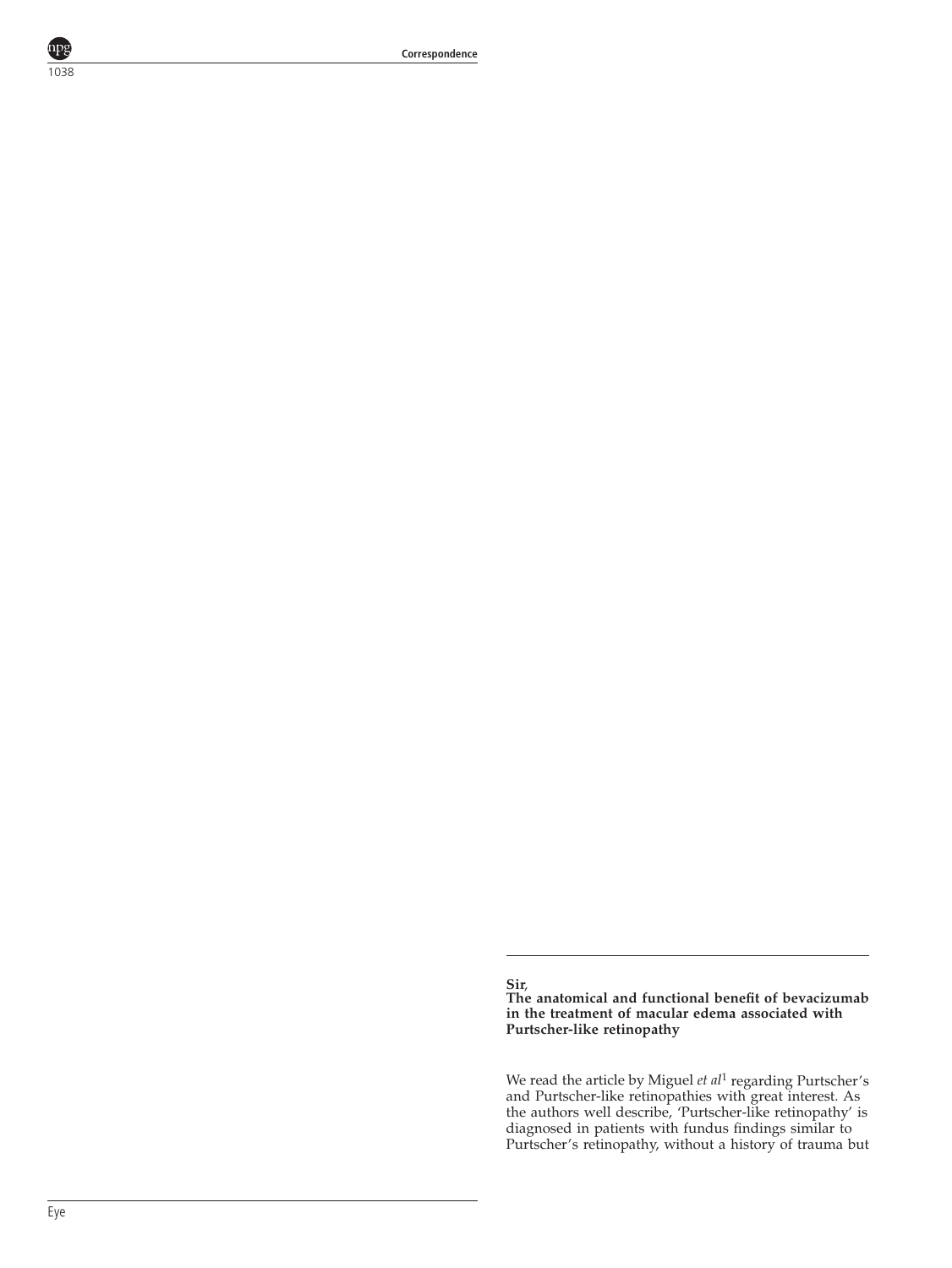

Figure 1 Dilated fundus examination at presentation. (a) Mosaic color fundus photo OD demonstrating multiple cotton wool spots, superficial retinal hemorrhages surrounding the optic nerve, macular edema, and scattered intraretinal hemorrhages. (b) Mosaic color fundus photo OS demonstrating similar but milder retinal pathology.



Figure 2 Heidelberg high-definition OCT images at presentation and 3-month follow-up. (a) OD at presentation demonstrating severe macular edema. (b) OD at 3-month follow-up with significantly improved macular edema after treatment with intravitreal bevacizumab. (c) OS at presentation with milder macular edema. (d) OS at 3-month follow-up with resolved macular edema.

with known systemic associations.<sup>1</sup> Current proposed mechanisms for the underlying pathogenesis include leukocyte aggregation by activated complement factor 5  $(C5a)^2$ . As noted by the authors' systematic review, there is currently no established treatment for Purtscher-like retinopathy, although the literature consists of several case reports of treatment with corticosteroids, without certainty as to effect on the clinical course.<sup>1</sup> Herein, we report for the first time a case of Purtscher-like retinopathy treated successfully with intravitreal bevacizumab injection.

#### Case report

A 51-year-old man presented to the Retina Service at the University of Louisville with sudden nontraumatic loss of vision OD. The patient's medical history included hepatitis C, with chronic pancreatitis and cirrhosis. Best-corrected visual acuity (BCVA) was finger counting OD and 20/30 OS. Fundoscopy revealed cotton wool spots and intraretinal hemorrhages surrounding normal optic discs bilaterally (Figure 1). Optical coherence tomography (OCT) showed macular edema more severe on the right eye (Figure 2). Complete blood count with differential, kidney function tests, CRP, cryoglobulin, and amylase were normal. Serum C5a was elevated at 12.9 ng/ml (normal range 4.7–9.5 ng/ml).

The patient received an intravitreal injection of bevacizumab (1.25 mg/0.05 ml) (Genentech, South San Francisco, CA, USA) OU for the treatment of macular

edema. At 3-month follow-up BCVA OD improved to 20/160 with resolution of macular edema in both eyes (Figure 2).

#### Comment

Purtscher-like retinopathy is an uncommon disease associated with various conditions.<sup>3</sup> Treatment with corticosteroids has been proposed, but its effectiveness is still controversial.<sup>1</sup> This is the first case to describe the beneficial anatomical and functional effects of intravitreal bevacizumab for the management of macular edema associated with Purtscher-like retinopathy. We suggest this treatment be considered in similar cases.

#### Conflict of interest

The authors declare no conflict of interest.

#### Acknowledgements

The work was supported in part by an unrestricted grant from the Research to Prevent Blindness, Inc, New York, NY, USA.

#### References

1 Miguel AI, Henriques F, Azevedo LF, Loureiro AJ, Maberley DA. Systematic review of Purtscher's and Purtscher-like retinopathies. Eye 2013; 27(1): 1–13.